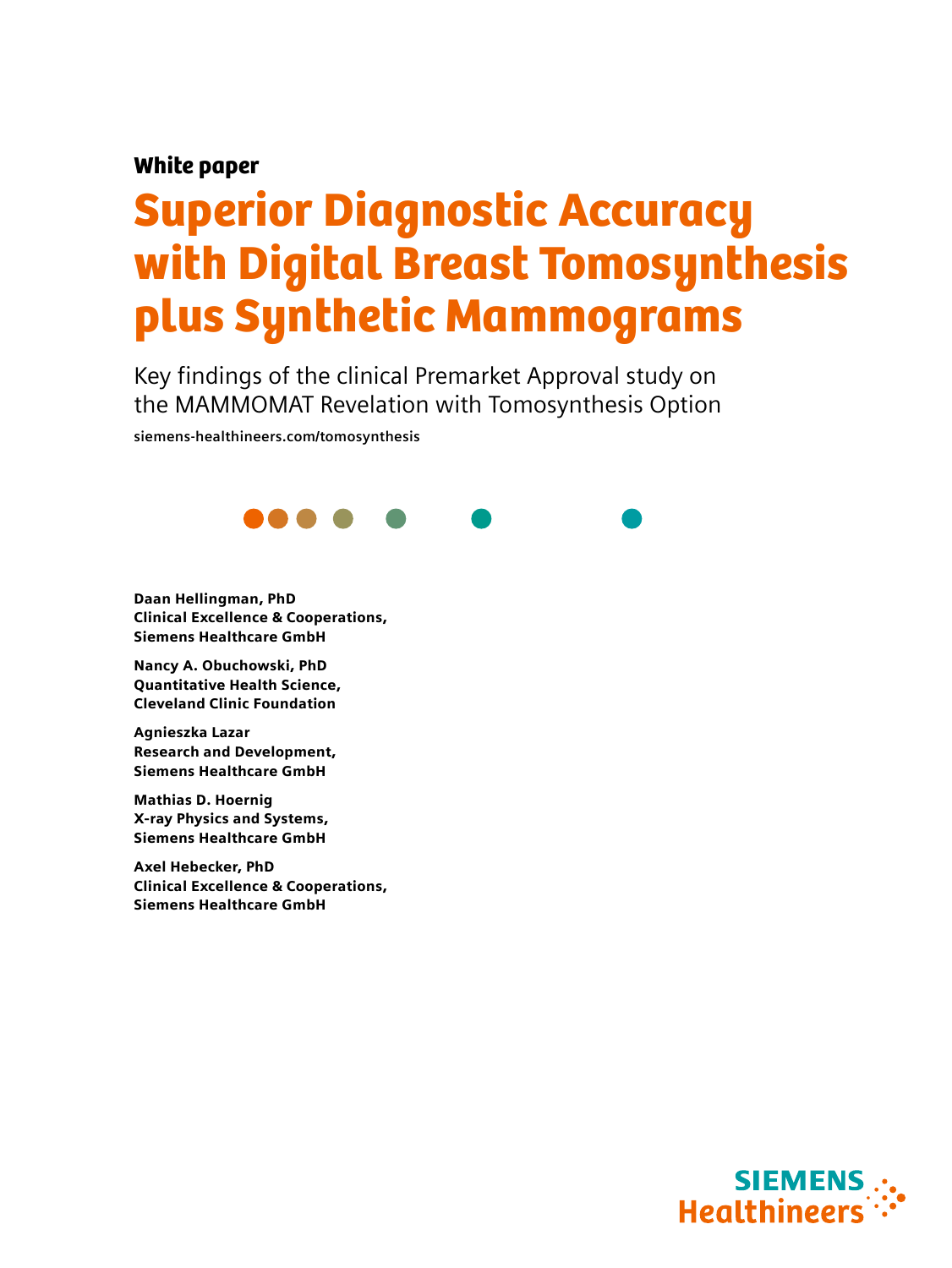# Introduction

The aim of this white paper is to summarize the results of a multireader multi-case (MRMC) study on the MAMMOMAT Revelation with Tomosynthesis Option that laid the groundwork for its Premarket Approval (PMA) by the Food and Drug Administration (FDA) [1]. Part of these results contributed to the assessment of the safety and effectiveness of 2-view 50° wide-angle digital breast tomosynthesis (DBT) plus synthetic mammograms for breast cancer screening and diagnosis in the United States.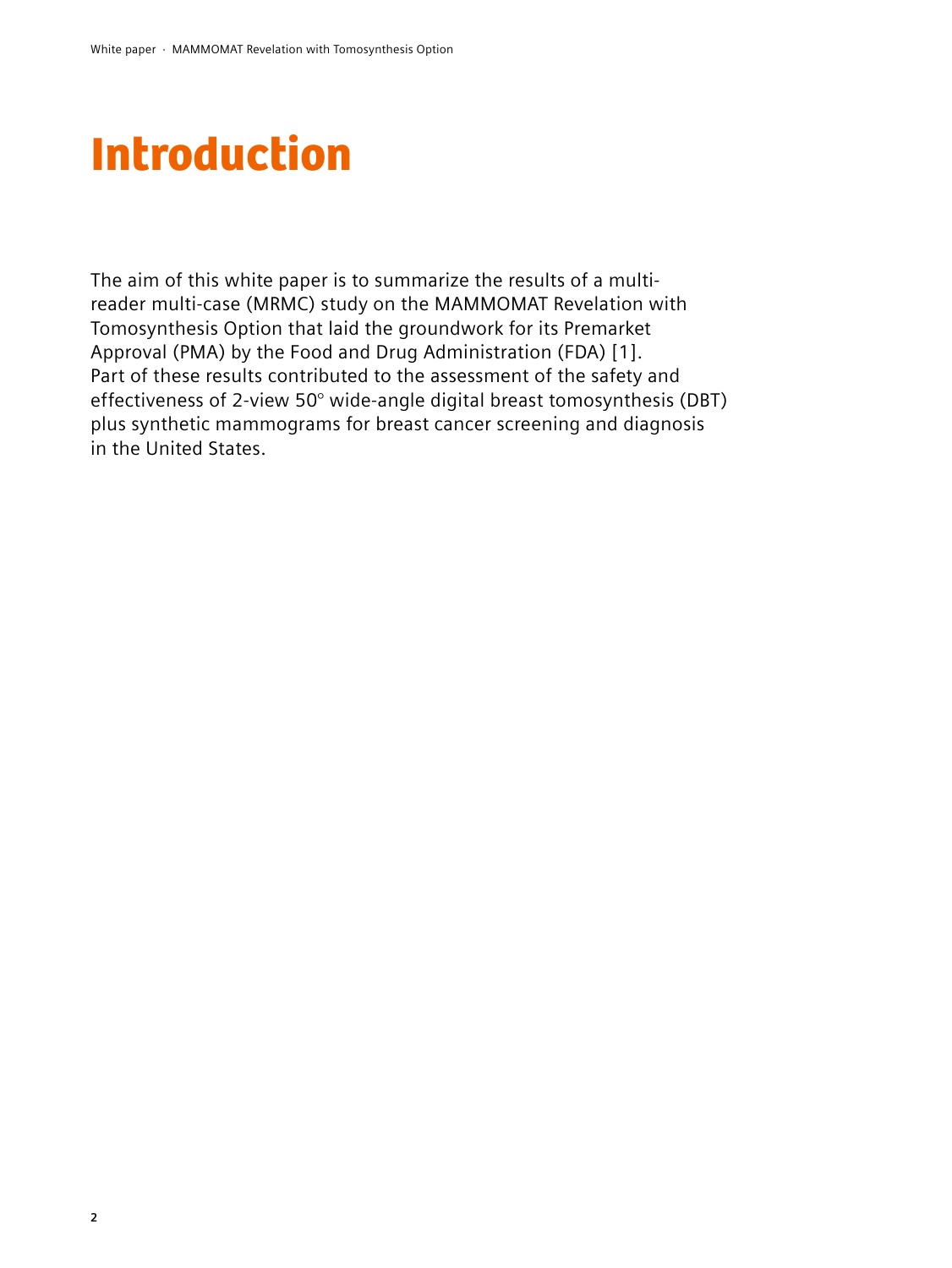# Rationale, objective and study design

Siemens Healthineers has been the first vendor that received FDA approval for the use of 2-view DBT alone in breast cancer screening [2]. Although 2-view wideangle DBT has been proven to have a superior diagnostic accuracy as compared to 2-view full-field digital mammography (FFDM) alone [3,4], additional 2D mammograms are often acquired in clinical practice that serve as overview images and enable comparison with prior 2D mammograms. Unfortunately, combining DBT and FFDM results in a longer acquisition and breast compression time for the patient. More importantly, FFDM as an adjunct to DBT generates a higher radiation dose. To overcome these challenges, the so-called 2D synthetic mammogram (Insight 2D) was developed.

Insight 2D is reconstructed from a DBT data set using special algorithms. The soft tissue contrast in the synthetic mammograms has been optimized so that the overall image impression of Insight 2D*1* is very similar to FFDM (see Figure 1).

The primary objective of this MRMC reader study was to demonstrate the superiority of 50° wide-angle DBT plus synthetic mammograms in terms of the diagnostic accuracy in detecting and characterizing breast lesions as compared to FFDM alone.



**Figure 1:** Comparison of Insight 2D and FFDM for different breast densities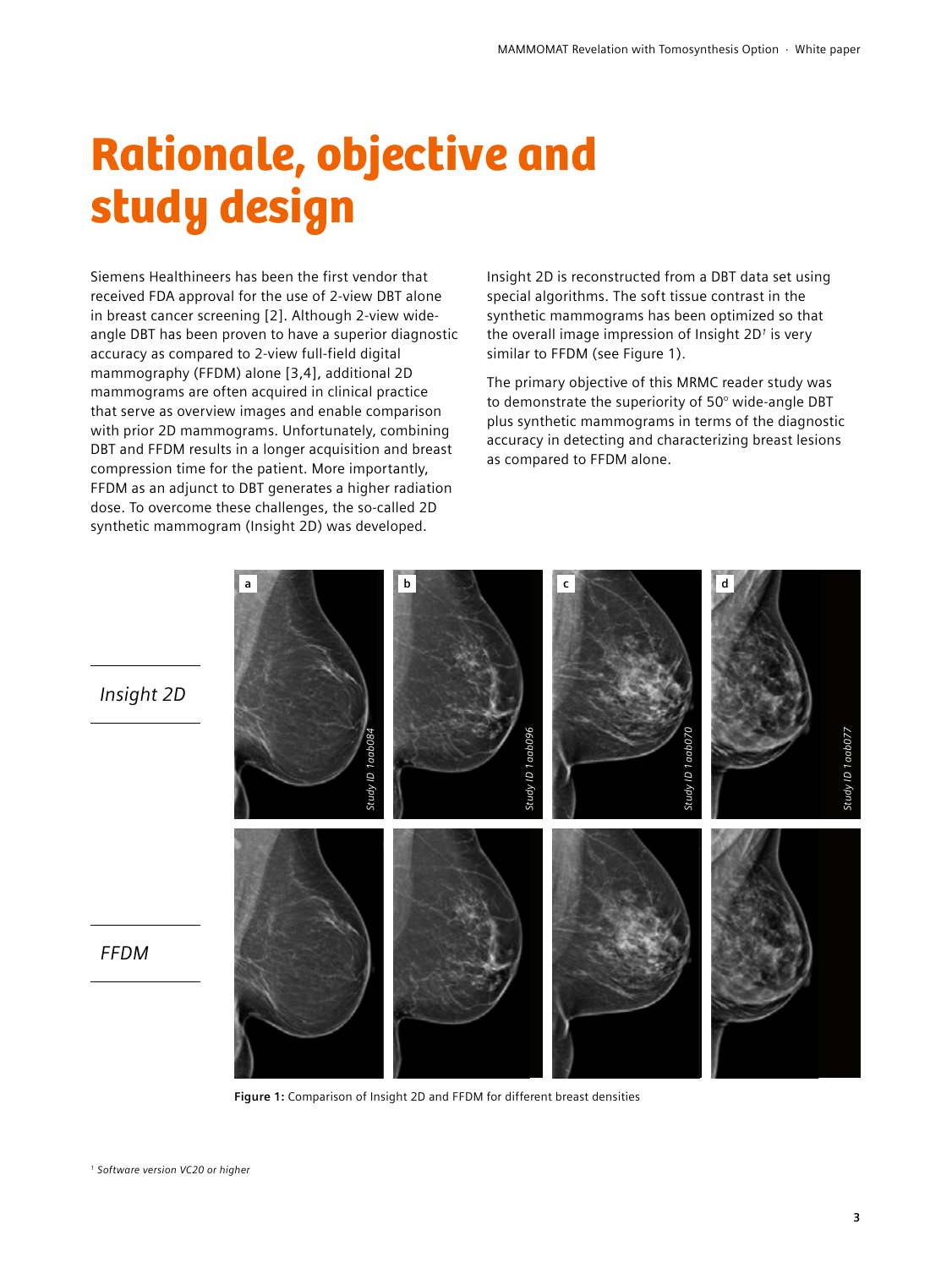### Library of images

This study is based on a library of images specifically collected for this and previous DBT PMA studies. A total of 764 subjects (54.9  $\pm$  9.8 years) were enrolled between May 2011 and April 2014 from seven United States clinical sites:

- Duke University, Durham, NC;
- SUNY, Stonybrook, NY;
- Brigham & Women's Hospital, Boston, MA;
- Cleveland Clinic, Cleveland, OH;
- NYU, New York, NY;
- St. Luke's Episcopal Hospital, Houston, TX; and
- Miami Baptist Hospital, Miami, FL.

The library included FFDM images and DBT images. All images were collected prospectively through a written informed consent process with approval from local institutional review boards prior to enrolling participants in image collection.

The FFDM images were acquired according to the standard of care using a number of commercially available FFDM systems. In addition to these clinically indicated screening mammograms, the DBT images were acquired solely on Siemens Healthineers systems. All breasts were imaged in craniocaudal (CC) as well as mediolateral oblique (MLO) positioning.

For malignant lesions, the ground truth for the type and location of the lesions was 1) based on the mammography findings described by the radiologist at the clinical site and based on the standard of care and 2) confirmed by the radiology and pathology reports after biopsy. For cases with a biopsy-confirmed benign finding, follow-up examinations were performed after 6 or 12 months. For normal findings, follow-up was performed after 12 months to confirm the non-cancer status.

### MRMC study population

A subset of cases was randomly selected from the library of images (Table 1). Specific mammographic features like breast density and lesion type were included in order to obtain a distribution of cases similar to that seen in a screening population.

#### **Table 1:** Subject characteristics





### **Subjects selected: 350**

- 111 with cancer
- 90 with benign findings*<sup>1</sup>*
- 149 normal*<sup>1</sup>*

#### **Breast density**

- Almost entirely fat: 6.9%
- Scattered fibroglandular: 38.4%
- Heterogeneously dense: 47.1%
- Extremely dense: 7.5%
- Missing data: 1.1%

#### **Malignant lesion type**

- Mass: 64.8%
- Calcification: 21.1%
- Architectural distortion: 9.2%
- Asymmetric density: 4.9%

#### **Cancer type**

- Invasive cancer: 81%
- Ductal carcinoma *in situ*: 19%

*<sup>1 23</sup> breasts in 19 subjects (10 with benign and 9 with normal findings) had unknown ground-truth due to missing follow-up or BI-RADS 3 at follow-up imaging. Subjects were included to prevent selection bias. Statistical analysis shows that the results with imputation of the unverified breasts are consistent with the results based on only verified breasts.*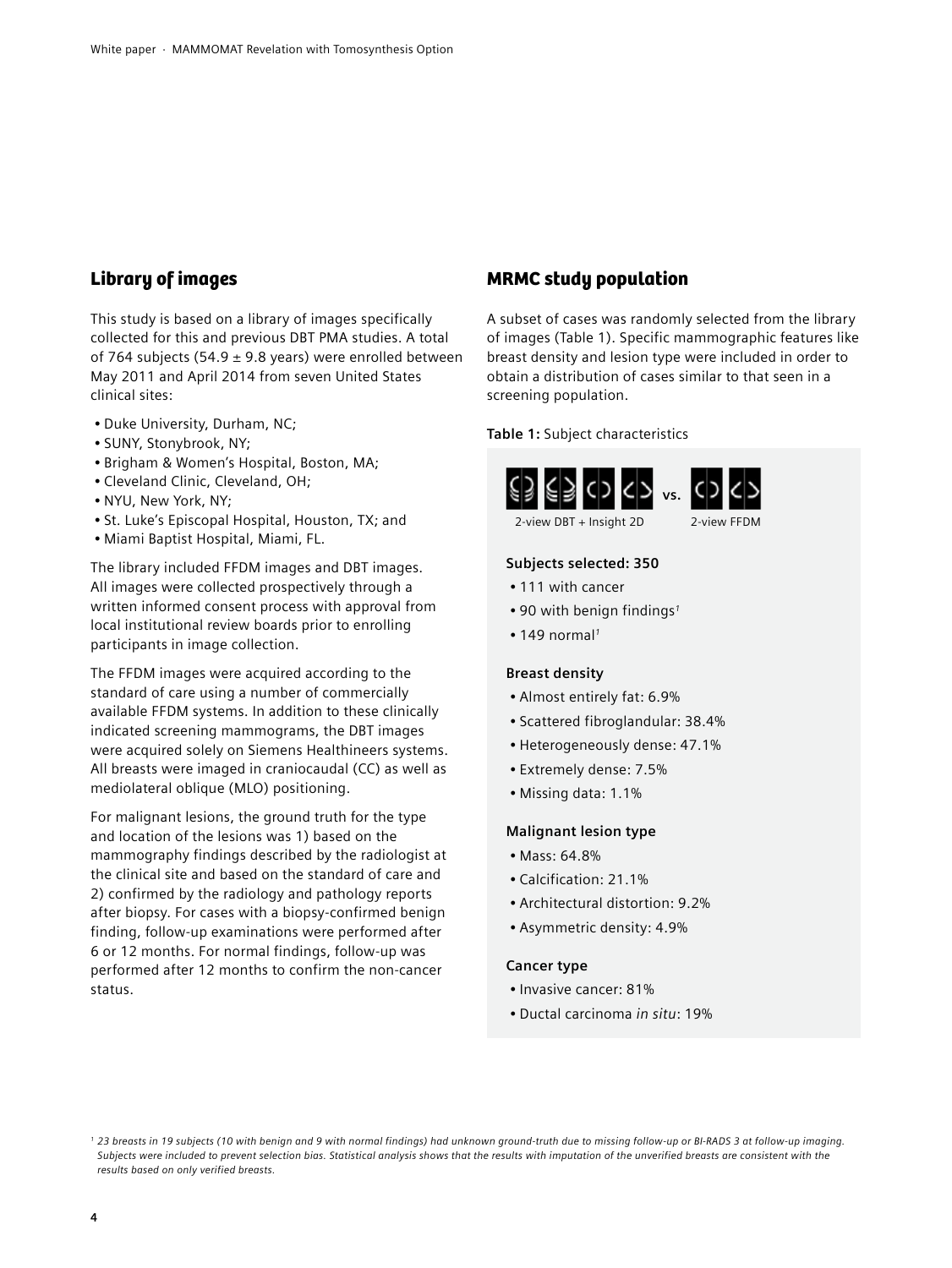### Reading and image interpretation

A total of 20 Mammography Quality Standards Act (MQSA) – qualified radiologists ("readers") reviewed and scored the clinical images. All readers were trained to read Siemens Healthineers wide-angle DBT + synthetic mammograms. Each reader participated in two reading sessions separated by a wash-out period of at least 6 weeks. During each reading session, half of the cases were interpreted using FFDM alone (MLO and CC). The other half of the cases were interpreted using DBT (CC and MLO) + Insight 2D (CC and MLO). After the wash-out period, the readers interpreted the opposite modality for each case. Cases were randomized to be read with either FFDM or DBT + Insight 2D first and the reading order within each group was randomly assigned. Readers assigned a screening BI-RADS score to each breast (0, 1, or 2). Readers were also asked to identify all suspicious lesions and assign a probability of malignancy score to each.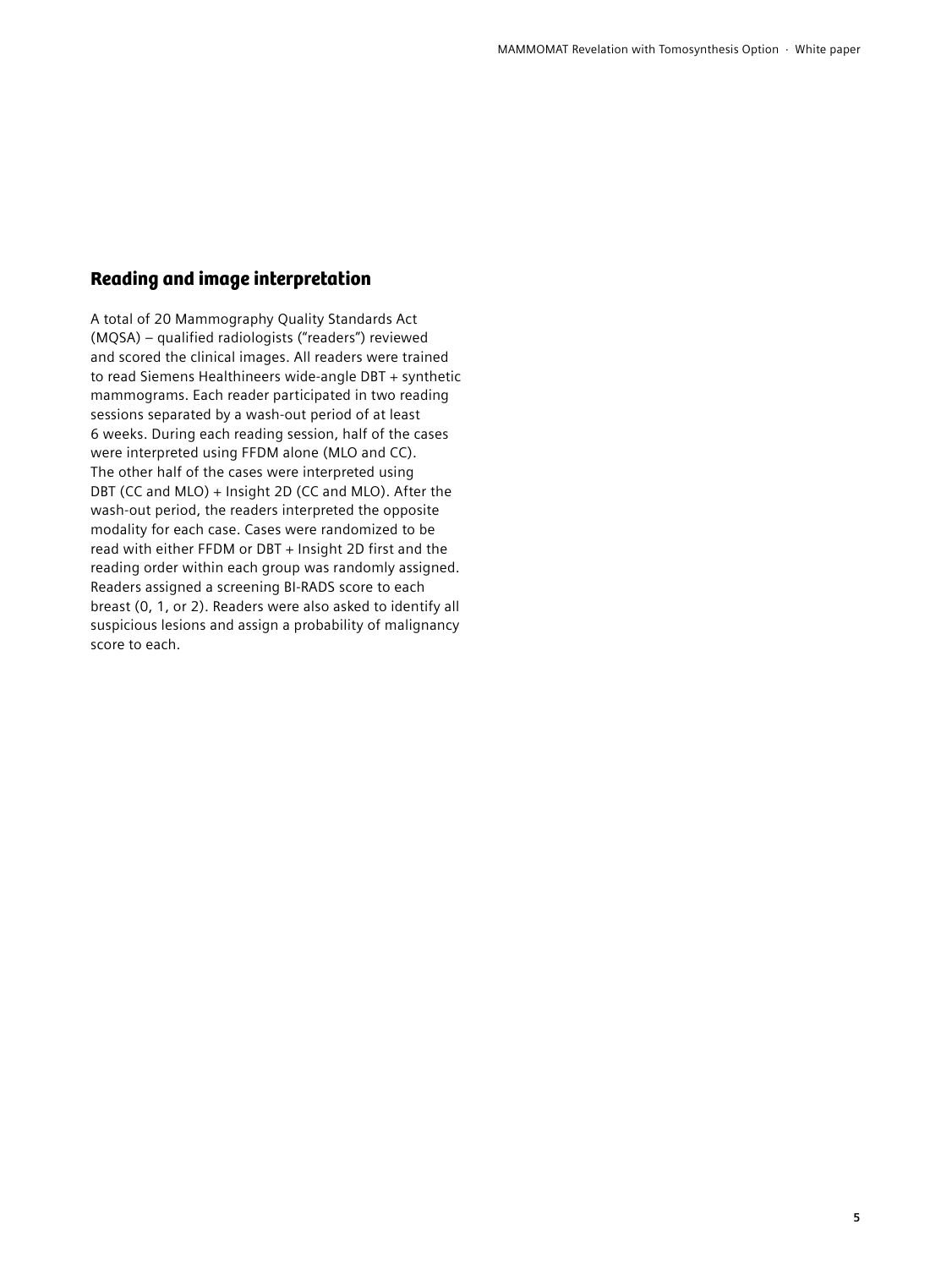# MRMC study results

# Significant improvement in diagnostic accuracy

Table 2 summarizes the main results that were observed in terms of diagnostic accuracy. To calculate sensitivity and specificity, a BI-RADS score of 1 or 2 was considered a negative finding, and a BI-RADS score of 0 was considered a positive finding.

The diagnostic accuracy in detecting and characterizing breast lesions was described by referring to the area under the receiver operating characteristic curve (AUC ROC). The probability of malignancy score was used to construct the ROC curves. The readers' average area under the ROC curve was calculated to summarize the diagnostic accuracy of all readers together. The average AUC ROC was significantly higher (+ 0.056) with DBT + Insight 2D compared to FFDM alone (Figure 2). Nineteen readers (95%) improved their accuracy in detecting and diagnosing cancers when reading 50° wide-angle DBT + Insight 2D compared to FFDM alone (Figure 3).

These results demonstrate the **superior diagnostic accuracy** of Siemens Healthineers' 50° wide-angle DBT plus Insight 2D compared to FFDM alone.

**Table 2:** Significant improvement in diagnostic accuracy



### **Average AUC ROC:**

- 2-view FFDM: 0.837
- 2-view DBT + Insight 2D: 0.893
- $\bullet$   $\Delta$ <sub>AUC ROC</sub>: 0.056
- p-value: < 0.0001



**Figure 2:** Average reader breast-level ROC curves for 2-view FFDM (orange) and 2-view DBT + Insight 2D (petrol). Calculation based on ratings of 20 readers.



**Figure 3:** Readers' estimated breast-level AUCs with FFDM sorted by lowest to highest (orange) and the estimated increase (petrol) or decrease (grey) with DBT + Insight 2D.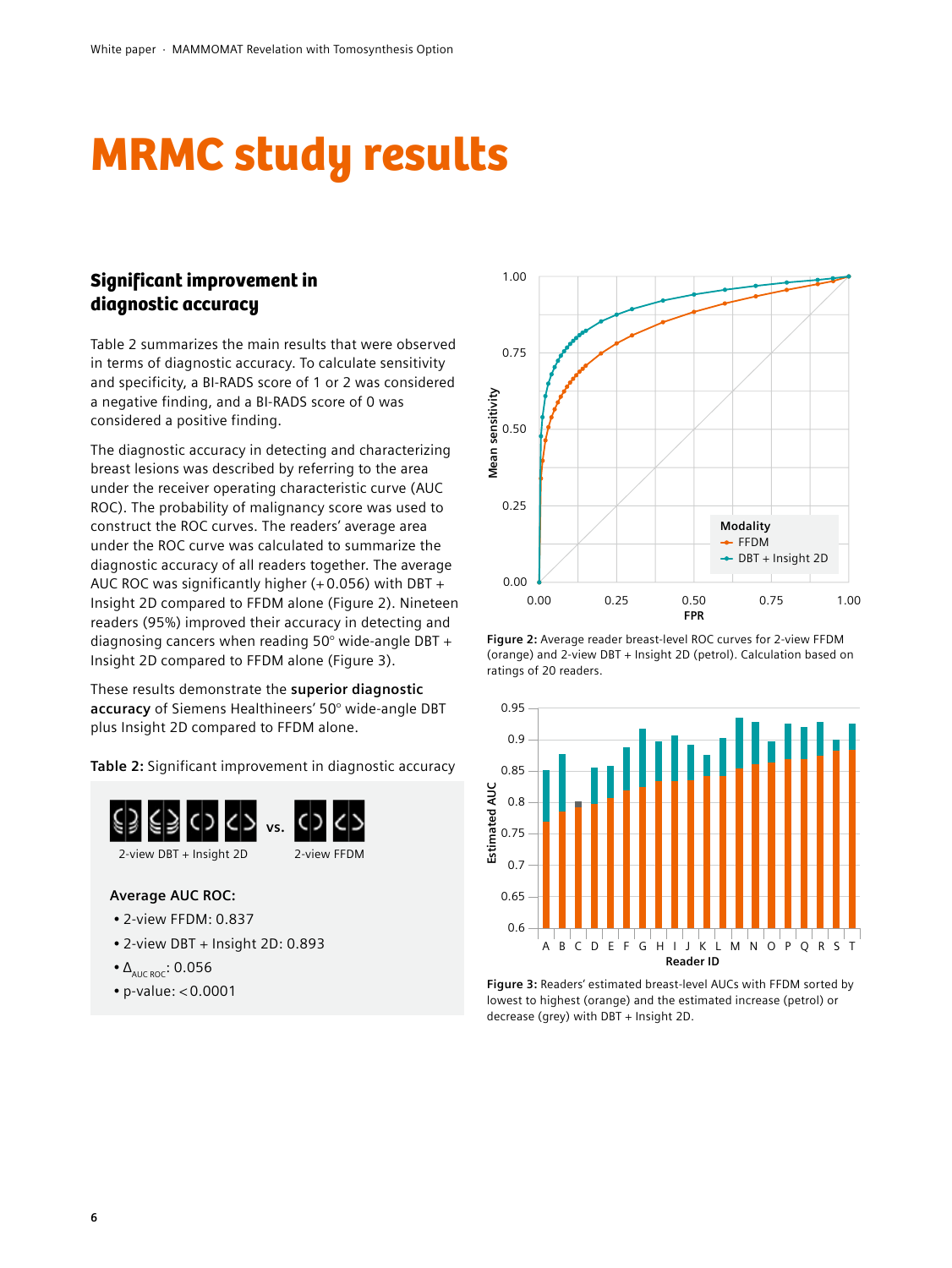### Significant improvement in sensitivity

The sensitivity in detecting breast cancers was calculated at the breast-level. Among breasts with cancer, a BI-RADS score of 0 assigned to the breast was considered a truepositive finding.

The readers' average sensitivity was significantly higher with DBT + Insight 2D compared to FFDM alone (Table 3). The average relative increase in sensitivity at the subjectlevel was 5.8%. Eighteen readers (90%) improved their sensitivity when reading 50° wide-angle tomosynthesis with Insight 2D compared to FFDM alone.

This demonstrates the **superior sensitivity** of Siemens Healthineers' 50° wide-angle DBT plus Insight 2D compared to FFDM alone.

### Significant reduction in the non-cancer recall rate

All women with a BI-RADS 0 during screening will be recalled for further diagnostic work-up. This group consists of true and false positives, the latter receiving unnecessary follow-up procedures like ultrasound or biopsy. The non-cancer recall rate was calculated at the subject-level and describes the number of women with false positive findings as a proportion of all women without cancer.

The readers' average non-cancer recall rate was significantly lower with DBT + Insight 2D compared to FFDM alone (Table 4). The average relative reduction in noncancer recall rate at the subject-level was 27.4%. Nineteen readers (95%) reduced their non-cancer recall rate when reading 50° wide-angle tomosynthesis with Insight 2D compared to FFDM alone.

This demonstrates the **increased diagnostic confidence** obtained using Siemens Healthineers' 50° wide-angle DBT plus Insight 2D compared to FFDM alone.

**Table 3:** Significant improvement in sensitivity



### **Readers' average sensitivity:**

- 2-view FFDM: 0.8047
- 2-view DBT + Insight 2D: 0.8517
- $\Delta$ <sub>sensitivity</sub>: 0.047
- p-value: 0.0430
- Relative increase: 5.8%

**Table 4:** Significant reduction in the non-cancer recall rate





**Readers' average non-cancer recall rate:**

- 2-view FFDM: 0.4729
- 2-view DBT + Insight 2D: 0.3435
- $\bullet$   $\Delta$ <sub>Non-cancer recall rate</sub>: -0.1294
- p-value: < 0.0001
- Relative decrease: 27.4%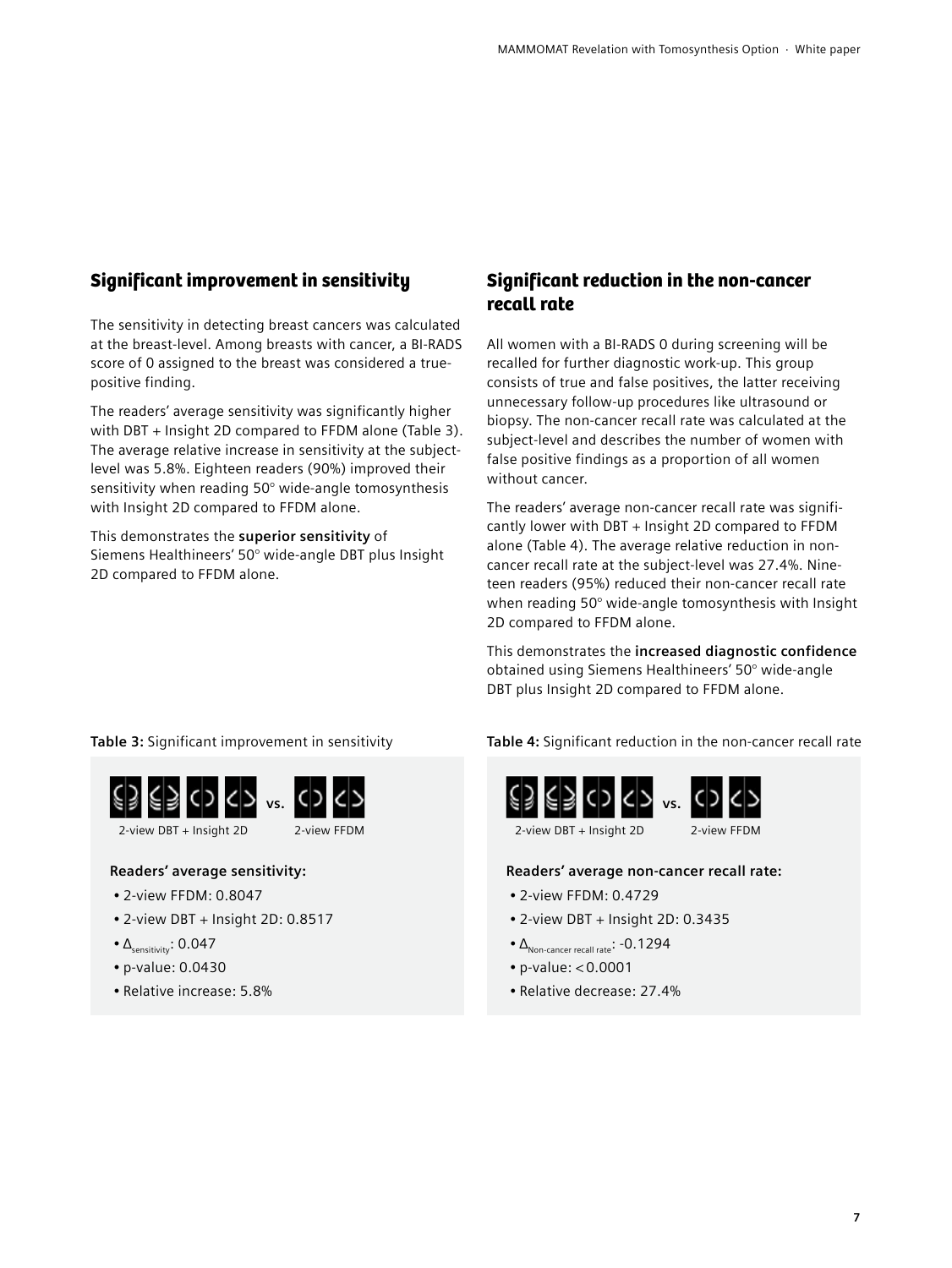# Trends in specific breast cancer subgroups

Supplemental analyses were performed to observe trends in different breast cancer subgroups. Table 5 summarizes the differences in average reader breast-level AUCs, as measure of diagnostic accuracy, between wide-angle DBT plus Insight 2D and FFDM.

**Table 5:** Average reader breast-level AUCs for specific breast cancer subgroups

|                          | DBT + Insight 2D (STD) | FFDM (STD)     | $\Delta$ <sub>AUC</sub> |
|--------------------------|------------------------|----------------|-------------------------|
| Dense breasts (c/d)      | 0.8754(0.0229)         | 0.8295(0.0255) | $+0.0459$               |
| Non-dense breasts (a/b)  | 0.9088(0.0208)         | 0.8391(0.0259) | $+0.0697$               |
| Mass                     | 0.9363(0.0145)         | 0.8714(0.0198) | $+0.0649$               |
| Calcification            | 0.8094(0.0367)         | 0.8159(0.0360) | $-0.0064$               |
| Architectural distortion | 0.9298(0.0313)         | 0.8414(0.0421) | $+0.0884$               |
| Invasive cancer          | 0.9273(0.0147)         | 0.8535(0.0120) | $+0.0739$               |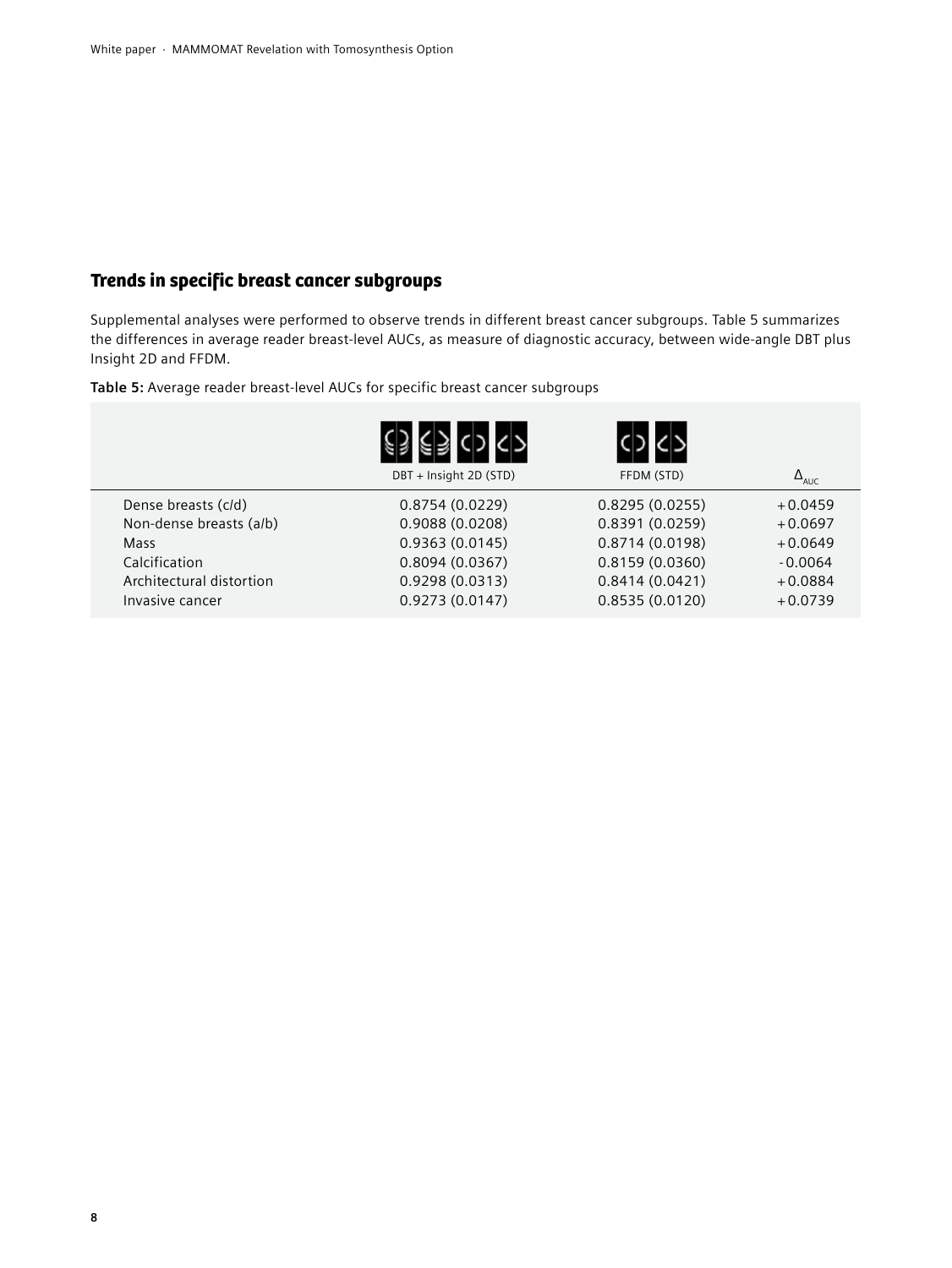# **Summary**

This white paper describes a clinical study using Siemens Healthineers' wide-angle DBT system plus synthetic mammograms (Insight 2D) which supported the Premarket Approval by the Food and Drug Administration. The MRMC study demonstrated a superior diagnostic accuracy, sensitivity, and a reduced noncancer recall rate using Siemens Healthineers' 50° wide-angle DBT plus Insight 2D as compared to FFDM alone. These results provide evidence that Siemens Healthineers' 50° wide-angle DBT plus Insight 2D can be used with a high level of confidence in breast cancer screening and diagnosis.

# Abbreviations References

| <b>AUC ROC</b> | Area under the ROC curve                         |  |
|----------------|--------------------------------------------------|--|
| <b>BI-RADS</b> | Breast Imaging Reporting and<br>Data System      |  |
| <b>CC</b>      | Craniocaudal                                     |  |
| <b>DBT</b>     | Digital Breast Tomosynthesis                     |  |
| <b>FFDM</b>    | <b>Full-Field Digital Mammography</b>            |  |
| MLO            | Mediolateral oblique                             |  |
| <b>MRMC</b>    | Multi-Reader Multi-Case                          |  |
| <b>MQSA</b>    | Mammography Quality Standards<br>Act and Program |  |
| PMA            | Premarket Approval                               |  |
| <b>ROC</b>     | Receiver Operating Characteristic                |  |
| STD            | <b>Standard Deviation</b>                        |  |

- **[1]** Siemens Medical Solutions USA Inc. (2020) PMA P140011/S007
- **[2]** Siemens Medical Solutions USA Inc. (2016) PMA P140011/S001
- **[3]** Georgian-Smith D, Obuchowski NA, Lo JY, Brem RF, Baker JA, Fisher PR, Rim A, Zhao W, Fajardo LL, Mertelmeier T. Can Digital Breast Tomosynthesis Replace Full-Field Digital Mammography? A Multireader, Multicase Study of Wide-Angle Tomosynthesis. AJR Am J Roentgenol. 2019:1-7
- **[4]** Nalleweg N, Mertelmeier T, Korporaal JG, Hebecker A (2016) Superior Diagnostic Accuracy with Additional Digital Breast Tomosynthesis: Main findings of the clinical study for Premarket Approval of Mammomat Inspiration with Tomosynthesis Option. Siemens White Paper